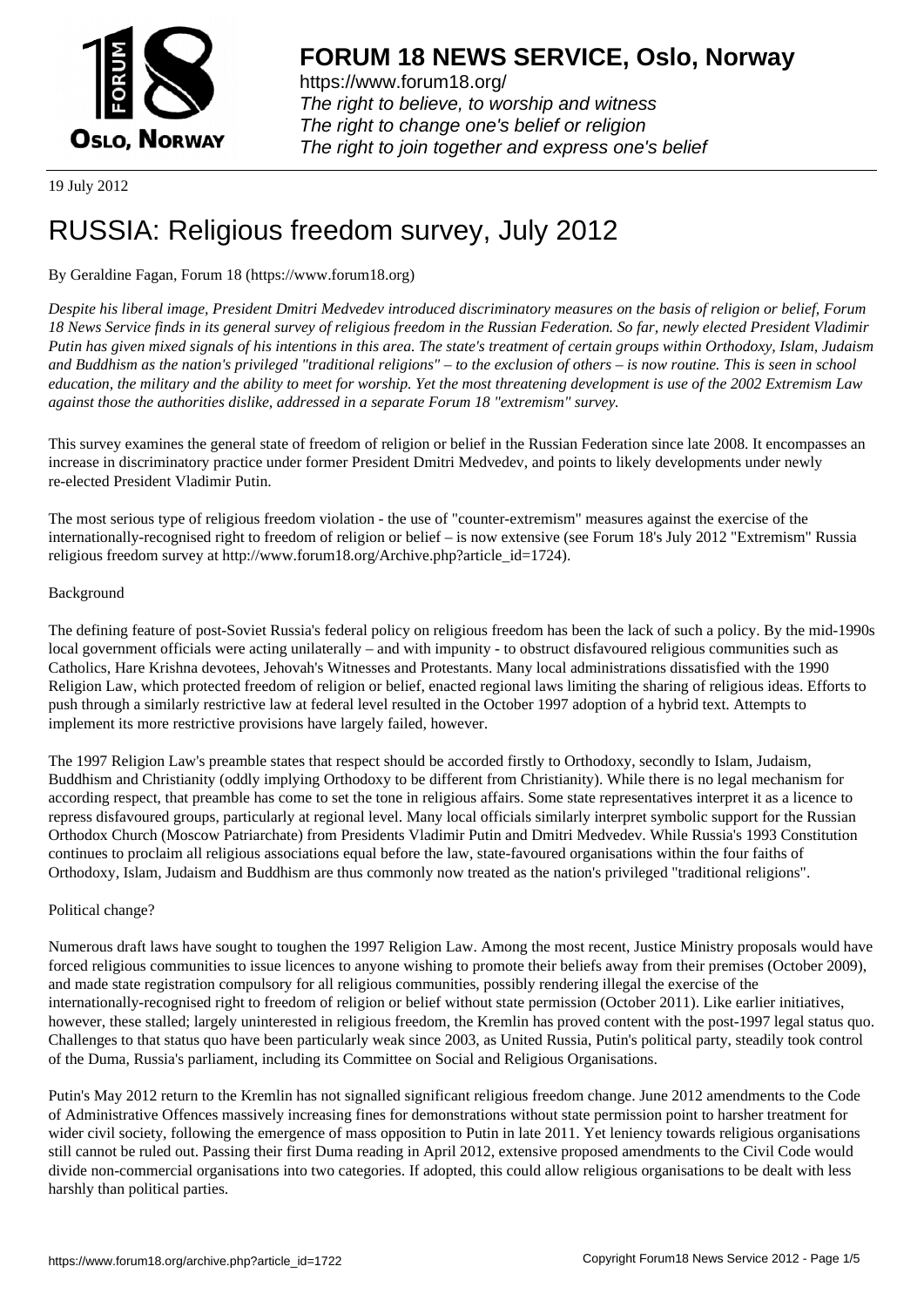$\Box$ receiving this and other chairships, leader Vladimir Zhirinovsky quipped that his party had been allotted "only rubbish". The LDPR's track record, however, is of backing forces wishing to curb "non-traditional" faiths.

Attempts to toughen the 1997 Law continue to reach the new Duma. Communist deputy Andrei Tychinin's May 2012 draft would raise the minimum membership of a religious organisation from 10 to 50, and the minimum composition of a centralised religious organisation from three to 30 communities. It would also subject religious worship in private homes to regional law, which opponents of religious freedom have found far easier than federal law to amend to their liking. Tychinin's initiative received positive preliminary recommendation in June, and is set to go before the Duma in December 2012. In Russia's new political climate of popular protest and government clampdown, the Kremlin has neither sufficient concern nor incentive to head off such proposals.

#### Medvedev's legacy

During his first two presidential terms from 2000 to 2008, Putin projected personal loyalty to Russian Orthodoxy, as through his close support for the dialogue that led to reconciliation between the Moscow Patriarchate and the emigre Russian Orthodox Church Abroad in May 2007. Yet Putin did not pursue privileged access to state institutions as sought by the Patriarchate. In late 2007 he even dramatically sidelined instruction of state school pupils in Orthodoxy via courses promoted by the Patriarchate.

Dmitri Medvedev continued Putin's ambivalence towards religion, but with less rhetorical focus on Russian Orthodoxy. While he declared that special relations with the Orthodox Church would be "preserved and developed" on the day of his May 2008 inauguration as President, Medvedev repeatedly highlighted Russia's identity as a multi-confessional country over the following 18 months. Contrary to his international image as a progressive liberal, however, he granted the Patriarchate key concessions it had not gained from Putin: the introduction of an Orthodox Culture course in state schools; military chaplaincy; and an improved mechanism for the restitution of historical religious property (see below). A concrete legal shift away from the 1993 Constitution's equality for all religious communities thus occurred under Medvedev rather than Putin.

This was likely due to even weaker Kremlin interest in religious affairs and the emergence of more forceful Patriarchate lobbyists during Medvedev's presidential term. Prominent among these are Russian Orthodox Patriarch Kirill I (enthroned February 2009), Medvedev's wife Svetlana Medvedeva, and Medvedev's appointee as Justice Minister, Aleksandr Konovalov. The last two are trustees of a Patriarchate programme to introduce Orthodox Culture into state schools. Konovalov also re-organised the Justice Ministry's Expert Council for Conducting State Religious-Studies Expert Analysis in 2009 to include campaigners against "non-traditional" faiths under the chairship of leading "anti-cultist" Aleksandr Dvorkin.

This marked the first time in post-Soviet Russia that such campaigners were appointed to a federal government body. It sparked an outcry from Muslim, Old Believer and Protestant representatives, who feared a new form of religious "inquisition".

Publicly, the re-organised Council has since conducted only innocuous analyses of the Armenian Catholic and Yezidi faiths. Informally, however, Dvorkin continues to enjoy strong backing from parts of the political elite. In November 2011 he appeared alongside the deputy governor of the northern region of Arkhangelsk to announce a state drive against "sects", named by the deputy governor as Jehovah's Witnesses, Hare Krishna devotees and "neo-Pentecostals". (Jehovah's Witnesses in Arkhangelsk indeed soon reported a rise in police harassment.) In March 2011, Dvorkin's non-governmental organisation became one of just six selected by the state to implement "socially significant projects". Its 2.5 Million-Rouble grant (about 475,000 Norwegian Kroner, 63,000 Euros, or 78,000 US Dollars) for aid to "victims of totalitarian sects" is administered by a social organisation headed by the wife of senior presidential aide Konstantin Kostin.

Under both Putin and Medvedev, the development most threatening to religious freedom has been misapplication of the federal 2002 Extremism Law. Those most commonly targeted so far are Muslims who read the works of theologian Said Nursi, and Jehovah's Witnesses. Such cases have dramatically increased since 2007 (see Forum 18's July 2012 "extremism" survey at http://www.forum18.org/Archive.php?article\_id=1724).

## Religion in education and the military

While already widespread, the notion of "traditional religions" was finally formalised only in late 2009. In a July televised meeting with establishment Orthodox, Muslim, Jewish and Buddhist leaders, President Medvedev announced the introduction of religious education in schools and military chaplaincy at their suggestion. An April 2010 pilot scheme obliged 10-year-old pupils in 19 Russian regions to choose one of six modules on the cultures of Orthodoxy, Islam, Judaism, Buddhism, World Religions or Secular Ethics. All such pupils across Russia will do the same from September 2012.

Unlike course materials used in earlier, regional initiatives, those in the federally sponsored scheme appear broadly to focus on religion as an aspect of culture. Fears remain, however, that unofficially teachers will be able to encourage hostility towards those of "non-traditional" faith, particularly Protestants. This occurred during regional tuition of Orthodox Culture.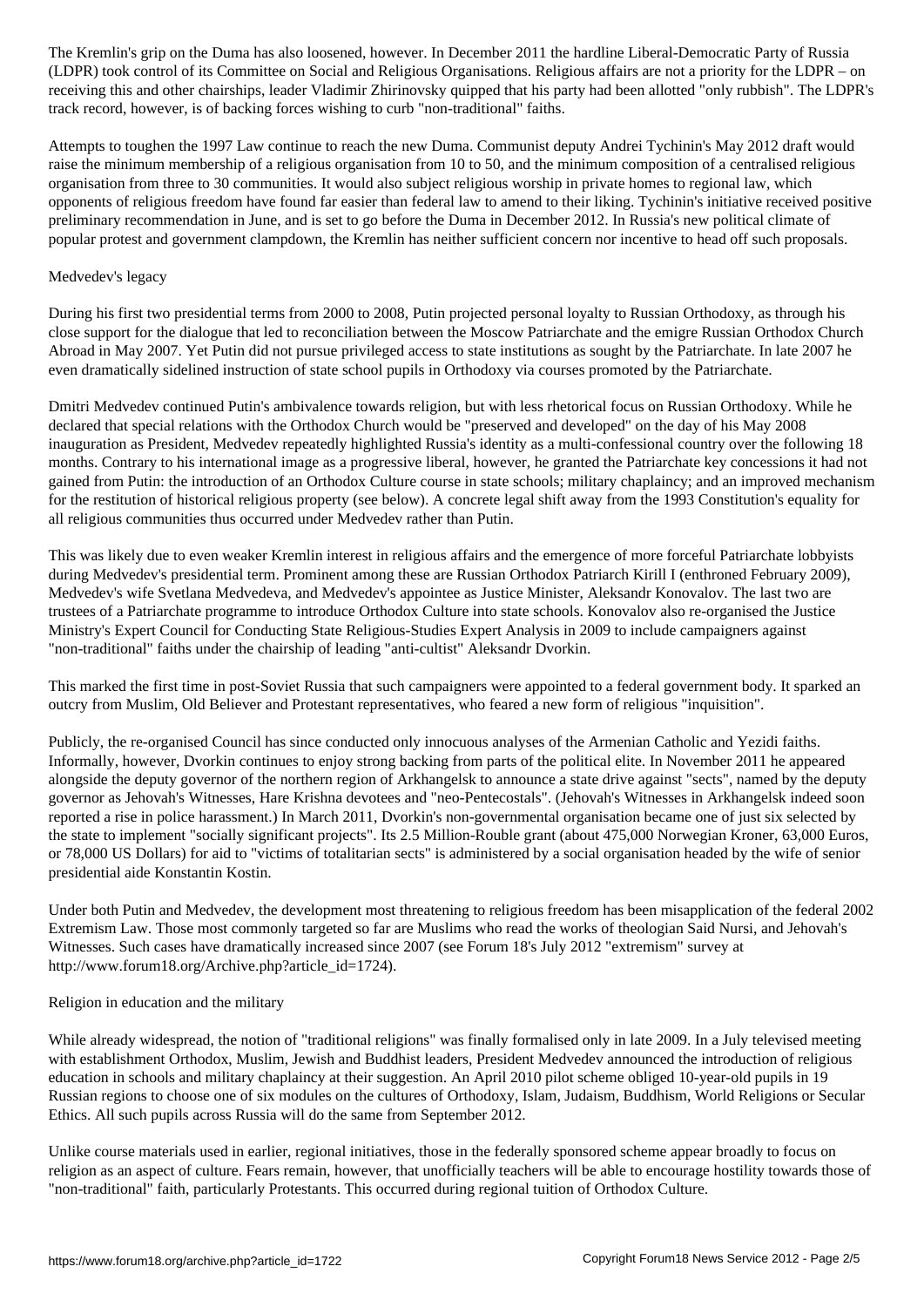military unit were "representatives of peoples traditionally linked with one or other confession". The Defence Ministry's January 2010 decree regulating military chaplaincy specified neither confessions nor proportions, however. Some have complained of solely Orthodox chaplaincy provision, such as Muslims in Nizhny Novgorod region, whose request for Islamic chaplaincy was reportedly refused after the Defence Ministry decree.

## **Property**

President Medvedev also took steps towards granting another item on the Patriarchate's wishlist: the transfer from state control of historical religious property. Yeltsin-era legal mechanisms for this were weak, and religious communities often spent subsequent years fruitlessly lobbying the state for religious property seized by the Soviet authorities.

After Culture Ministry modification, Medvedev's November 2010 law still does not extend to items in archival, library or museum collections. Yet it does include structures designed for worship, religious education, monasticism and pilgrimage. Such property must now be transferred at the request of a corresponding religious organisation if its use would correspond with the aims of that organisation's registered charter, and conservation and public access are properly maintained. The law's full impact remains unclear. Following around 200 requests, 22 items of property had reportedly been transferred as of June 2012: 19 to the Russian Orthodox Church (Moscow Patriarchate), two to the Catholic Church, and one to a Muslim organisation.

To varying degrees, acquisition and retention of worship premises continues to be problematic for all religious confessions. A new trend, however, is opposition to new Orthodox construction from essentially non-religious local communities, especially if church construction replaces popular public amenities such as kindergartens and parks.

In April 2010 about 6,000 residents of the Urals city of Yekaterinburg demonstrated against the construction of a new Orthodox church on a local square. Moscow has around 250 Orthodox churches, but few are in Soviet-built suburbs. Patriarch Kirill consequently launched a programme to build a further 200 churches in Moscow following his enthronement. As of June 2012, nearly half the public hearings held to consider 81 of these churches were against construction. Yet the programme continues to enjoy powerful support within the political elite. Its co-ordinator is Vladimir Resin, until late 2011 advisor to Moscow mayor Sergei Sobyanin and now a Duma deputy for Putin's United Russia party on the Duma's Committee for Land Issues and Construction.

# Putin's return

Since Putin's September 2011 announcement of his intention to return to the Kremlin, his attitude towards the Russian Orthodox Church has remained ambivalent. On the one hand, he has continued to speak in favour of strengthening the secular nature of the Russian state, as during his December 2011 telethon and in a January 2012 article on his manifesto website. Putin's overtures towards prominent religious leaders intensified during the later phase of his election campaign, however.

His January manifesto article also argued that state and society should support the role of "traditional religions" in the military, educational and social spheres. In early February - a month before re-election but as massive street demonstrations suggested his popularity was shrinking – Putin was the guest of high-profile religious leaders. Patriarch Kirill opened the meeting by describing Putin as "naturally the presidential candidate with the best chances" before extolling what he regarded as his huge personal role in correcting the course of Russian history. Other – including Protestant and Catholic - leaders offered at times even more effusive praise, as well as criticism of the ongoing pro-democracy protests.

Since his March 2012 election victory, Putin has further urged the state to facilitate social work by "traditional religions". Yet having obtained what he needed – support from religious leaders during the crucial run-up to election – it remains to be seen whether he will deliver on such promises. Even if not, Putin's position still amounts to greater patronage of "traditional religions" than during his previous presidential terms, as he has not contested the substantial gains made by the Patriarchate during his (nominal) absence from the Kremlin.

# Worship restrictions

During that absence, localised bureaucratic obstruction of disfavoured faiths typical of Putin's earlier presidential terms continued. In February 2012 for instance, public prosecutors in Samara region protested against a provision in two Baptist churches' registered statutes stipulating that they operate in accordance with Holy Scripture (in addition to the Russian Constitution, current Russian law and international law). A prosecutor in Bashkortostan republic did the same in March 2010. Yet an identical reference in Chapter 1, Point 4 of the registered statute of the Russian Orthodox Church (Moscow Patriarchate) was not disputed.

New challenges to the exercise of the internationally-recognised right to freedom of religion or belief by followers of "non-traditional" faiths have also emerged, as well as battles they had thought long won.

Fines for holding religious meetings in private homes or at privately rented premises became more frequent from 2009. A strict interpretation of Russian law would require organisers of communal worship to notify the state authorities in advance, as for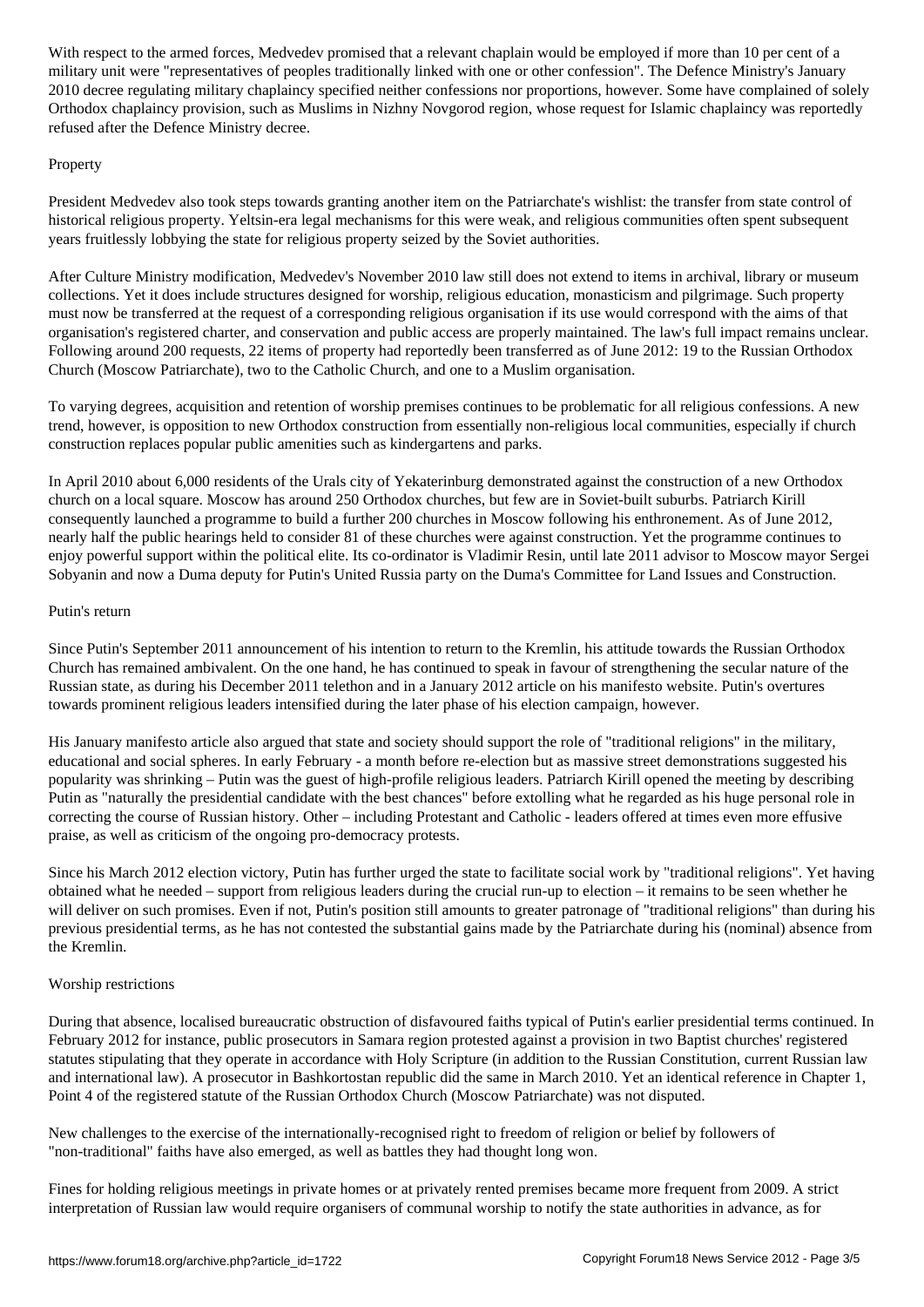equivalent of almost two weeks' minimum wage (2,000 Roubles). Following large-scale anti-Putin protests, however, they were massively increased in early June 2012, up to a maximum of 1 million Roubles (about 187,000 Norwegian Kroner, 25,000 Euros, or 30,000 US Dollars).

Russian courts usually apply this strict interpretation of the law against Jehovah's Witnesses and evangelical Protestants. The Jehovah's Witnesses reported 22 administrative convictions for failing to notify local state authorities in advance of group worship in 2010-11 (40 per cent of such prosecutions against them). An appeal lodged with the Strasbourg-based European Court of Human Rights in May 2011 challenges fines demanded in five of these cases (Application No. 19428/11). The Court has yet to decide whether the case is admissible, and it can be many years before it does so and hears a case.

Previous European Court experience is typically positive for religious freedom in Russia, but very slow. The Court most recently ruled in the Jehovah's Witnesses' favour in June 2010, in response to their December 2001 appeal against the long-running prosecution of their Moscow community (Application No. 302/02). The European Court rejected all the charges that resulted in the community being banned in 2004, including forcing families to disintegrate and refusing medical aid to the critically ill. While Russia paid European Court-ordered compensation of 20,000 Euros (about 782,000 Roubles, 161,00 Norwegian Kroner or 25,000 US Dollars) plus costs of 50,000 Euros (about 2 million Roubles, 400,000 Norwegian Kroner or 63,000 US Dollars) in spring 2011, the Moscow government authorities have flatly refused to re-register the Moscow community of Jehovah's Witnesses as required by the European Court ruling. This is despite the fact that they did so in response to an analogous October 2006 European Court ruling in favour of the Moscow branch of the Salvation Army (Application No. 72881/01), finally re-registering them in April 2009.

#### Arbitrary state decisions

Such lack of consistency highlights local state representatives' continued ability to act as they please with regard to religious freedom. The 22 administrative convictions of Jehovah's Witnesses for worship without state permission were secured even as four local courts considering analogous cases ruled that worship is not subject to the 2004 Demonstrations Law (in Kaliningrad, Orenburg and Smolensk regions, and Udmurtia republic). Evangelical Protestants have met the same arbitrariness. In September 2011 a Baptist church in the historic Siberian city of Tomsk was fined for holding worship in rented premises without notifying the local authorities. Yet Baptists in Tambov region were refused permission to hold a Christian concert in July 2010 when they attempted to follow the Demonstrations Law and notified the authorities in advance.

Allegations of damaging health and illegal educational activity - types of local state action previously successfully challenged by Protestants – are resurfacing.

In March 2012 Kurgan region's health departments warned that local Baptist leaders plan to practise mind control. Khabarovsk's regional public prosecutor continues to seek to dissolve Grace Pentecostal Church as a "destructive organisation". Yet courts in Kirov, Kostroma and Magadan roundly rejected similar allegations against Pentecostal churches in 1999-2000.

In July 2010 a Baptist church in the southern region of Rostov was fined 1,000 Roubles (about 2,000 Norwegian Kroner, 250 Euros or 320 US Dollars) for allegedly conducting unlicensed educational activity by organising a children's Bible club. Yet in a landmark June 2008 ruling in favour of Smolensk's Methodist church, Russia's Supreme Court determined that a licence is required for educational activity only if "accompanied by confirmation that the student has attained levels of education prescribed by the state".

Higher court decisions are sometimes heeded, even if this too points to the extent of officials' arbitrary decision-making. In February 2012 Krasnoyarsk's regional court overturned a fine of 170,000 Roubles (about 32,000 Norwegian Kroner, 4,300 Euros, or 5,300 US Dollars) against Krasnoyarsk city's central mosque for alleged unlicensed educational activity by its madrassah (religious school).

There have been occasional other positive developments. In March 2012 a Protestant candidate was elected mayor of Tolyatti (Samara region) despite a smear campaign playing upon popular perception of Protestants as "sectarians". In December 2011 Russia's Constitutional Court upheld a Moscow Baptist pastor's complaint by ruling that tax inspectorates may not automatically dissolve religious organisations appearing to be defunct. Numerous such incidents were reported in 2007-8.

## North Caucasus

The restrictions on freedom of religion or belief outlined above may also be found in the North Caucasus. But the imposition of various forms of Islam by state representatives or Islamist insurgents (depending upon locality) results in a far greater reduction of religious freedom.

In the republic of Chechnya, Islam is both promoted and controlled to a far greater extent than religion or belief elsewhere in Russia. In 2010 republican President Ramzan Kadyrov effected the appointment for life of his appointee chief mufti, as well as religious instruction in secondary schools by the sole, state-sponsored Muslim board. A campaign intensifying from early 2009 obliges Chechnya's female public sector employees to wear headscarves. In July 2010 Kadyrov praised attackers who shot paintball pellets at women whose heads were uncovered in public. The Kremlin has not criticised these developments.